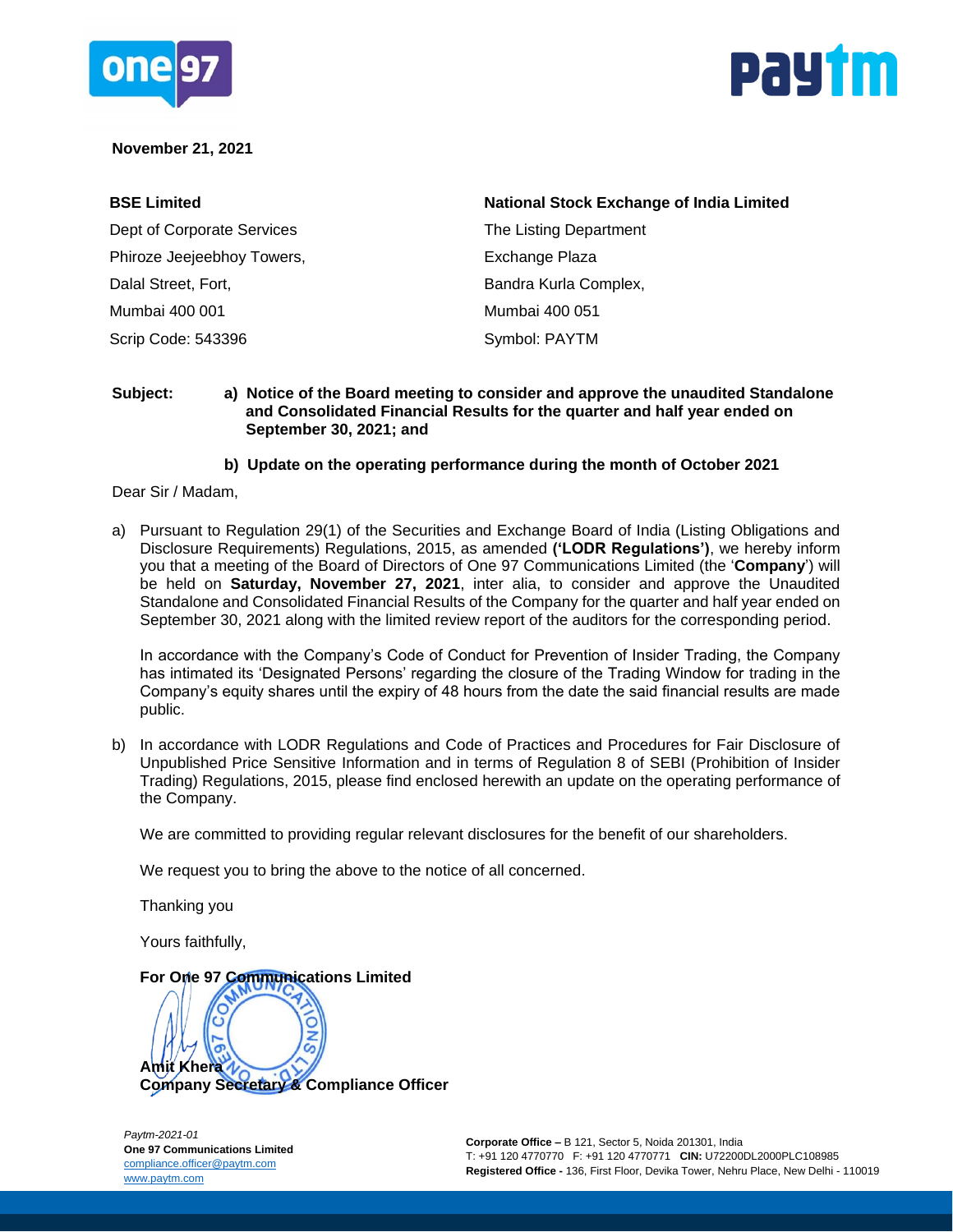



## **UPDATE ON THE OPERATING PERFORMANCE OF THE COMPANY UP TO OCTOBER 2021**

## **Highlights of October 2021:**

Gross Merchandise Value (GMV)<sup>1</sup> Growth Accelerates to 131% Y-o-Y, Following a 107% **Increase Y-o-Y in September quarter**

**Monthly Transacting Users (MTU) <sup>2</sup> of 63 million, Increase of 35% Y-o-Y**

**71% Y-o-Y Increasing in Monthly GMV / MTU Highlighting Increasing Engagement**

**1 million additional merchant devices deployed over the last 12 months**

**Continued Growth in Lending Business; 1.3 million Loans Disbursed in the month**

## **Loan Disbursals through our platform reached \$1 billion annualized run-rate; INR 6,270 million (\$84 million) for October 2021, an increase of 418% Y-o-Y**

Our strong operating performance continued in the month of October 2021, with increasing numbers of consumers and merchants transacting on our ecosystem, increasing frequency of transactions and increasing adoption of our different products and services.

In keeping with our disclosures in the prospectus, the growth momentum in GMV continued in October 2021 driven by festive season spends, as well as an increase in: number of merchants and consumers, adoption of new products, transactions for both online and in-store merchants, and in deployed devices. GMV processed through our platform for the month of October 2021 aggregated to approximately INR 832 billion (\$11.2 billion), growth of 131% over the month of October 2020.



 $1$  GMV is defined as value of total payments made to merchants through transactions on our app, through Paytm payment instruments or through our payment solutions, over a period. It excludes any consumer-to-consumer payment services such as money transfers

 $\overline{\phantom{a}}$ 

 $2$  MTU: Monthly Transacting User or unique users with at least one successful transaction in a particular calendar month.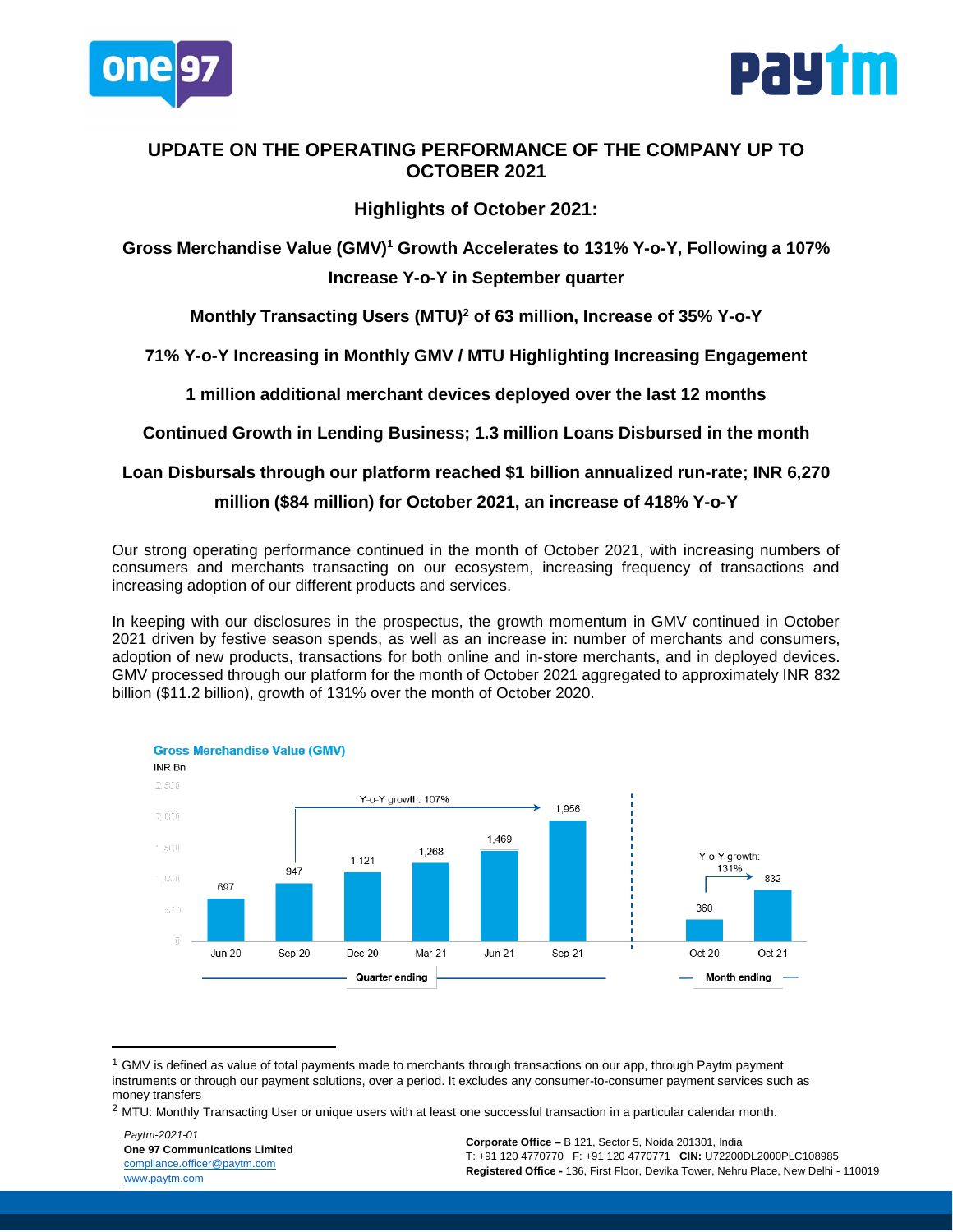



As disclosed in our prospectus, our monthly transacting users ("MTU") have consistently grown in FY 2021 and in the first two quarters of FY 2022 and the trajectory has continued in October 2021 with 63 million MTUs, growth of 35% Y-o-Y over the 47 million MTUs in October 2020.



As outlined in our prospectus, the trend of growth in our GMV / MTU representing one facet of our consumer and merchant engagement has continued to increase since second quarter of FY 2021 and in October 2021 our monthly GMV / MTU increased to INR 13,217 (\$177), growth of 71% over INR 7,736 (\$104) for the month of October 2020.



We continued to witness strong adoption of our devices business amongst merchants. As disclosed in the prospectus, the total number of devices deployed across our merchant base has increased from 0.9 million as on June 30, 2021 to approximately 1.3 million as on September 30, 2021 to approximately 1.4 million as on October 31, 2021.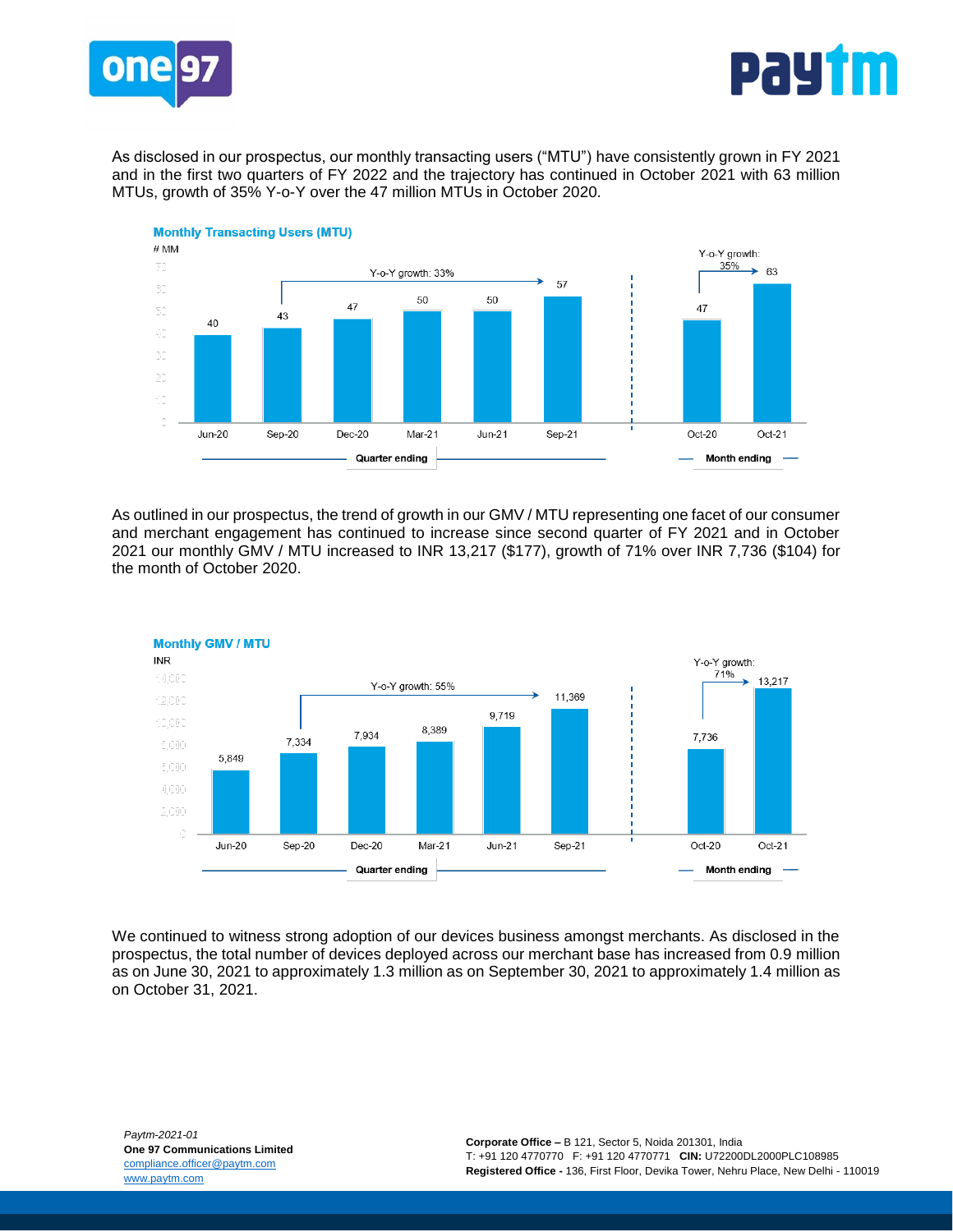

## pay†m

**Total Devices Deploved (POS + Soundbox)** 





As outlined in our prospectus, our lending business has seen good adoption since launch of products such as Paytm Postpaid and personal loans with financial institution partners. Due to cautious approach in making new disbursements due to the second wave of the COVID-19 pandemic in May 2021 and June 2021, we processed a total of 1.4 million loans through our financial institution partners in Q1 FY 2022. We saw continued recovery in the segment as our financial institution partners' disbursal almost doubled with over 2.8 million loans in Q2 FY 2022. The October 2021 month saw continued increase in adoption across our different financial services products. The lending business, continued to show very strong growth as a result of rapid scale up of all of our lending products, including Postpaid, consumer loans and merchant loans. Our financial institution partners disbursed a total of 1.3 million loans in October 2021 aggregating to a total disbursal of INR 6,270 million (\$84 million), implying a 472% increase in numbers of loans disbursed Y-o-Y and 418% increase in value of loans disbursed Y-o-Y.